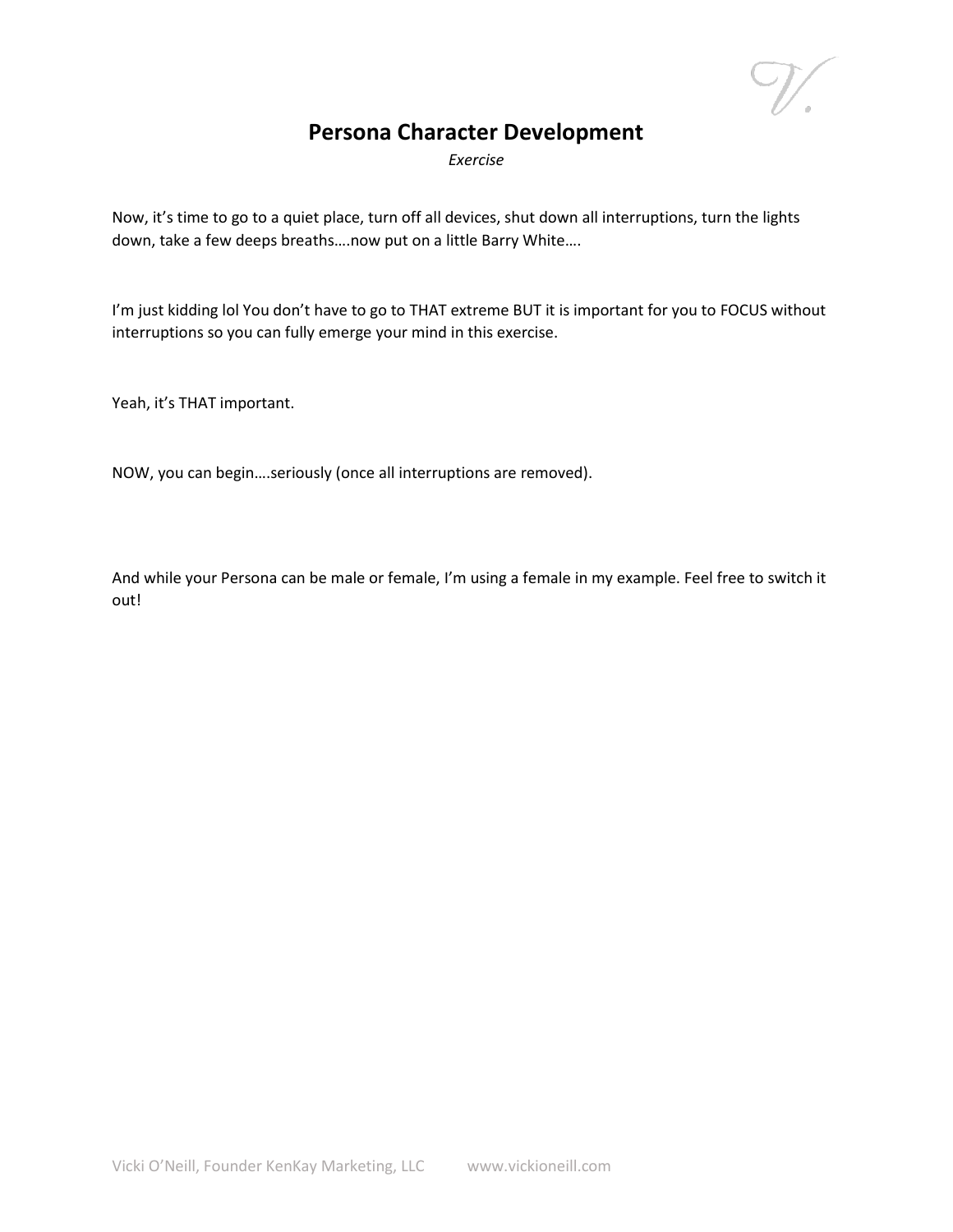It's time…..to step into HER shoes. Look at life through HER eyes.

What emotion does she feel when she needs your product or service? What triggered that feeling? What's the precise feeling at the exact moment she's about to buy your product or service? What's she saying to herself in her head? What specific words and phrases is she using? What story is she telling herself?

In a moment you're going to write everything that comes to mind like a journal entry you're writing as your customer. Especially the embarrassing and "non PC" stuff most people would never say out loud. Write your answers as though you are HER, not YOU.

## **Go deep into her mind, heart and soul**

THE ASTERISK: If you are selling jewelry, art, beauty products or any type of 'happiness' or luxury product or service, these questions may not apply to you but read each one and consider whether it does or not. Even if it does a little, complete the answer. The goal here is to define your 'character' or persona THE BEST you can. So every bit of information helps (since you aren't describing yourself  $\circled{e}$ )

Remember: every person has dreams, goals and aspirations whether they relate to what you sell or not. Every person wants to feel seen, heard and understood. Compassion-based marketing takes a holistic approach, bringing awareness to the whole human being with whom you are serving. Now that you have spent some time in your customer avatar's shoes, it's time to go in – deep!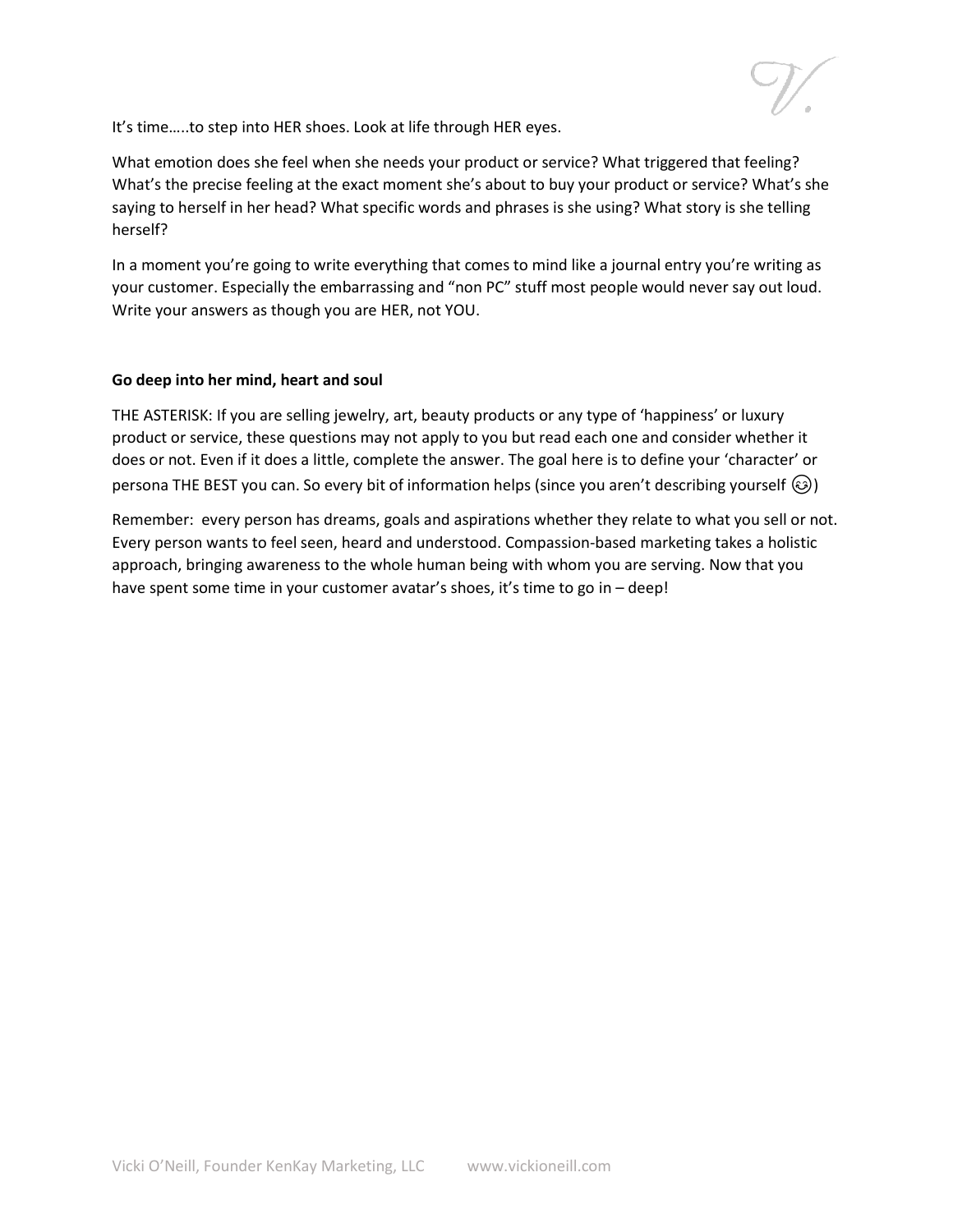**Imagine you're writing a play or a movie script. Now pick a person you want to be in your story. As any great screenwriter would do, they describe every little detail of WHO this person is – from their appearance to mannerism to desires to attitude to purpose. Think of this exercise as being the screenwriter for your business – and now you're creating your first character.** 

**It's time to step into your Ideal Customer Persona character. You ARE this person. Looking and feeling from the inside out….Answer the following questions as HER**. You need to answer these questions with brutal honesty and directness. Remember to include the good, the bad and the ugly!

What do you secretly fear today may be true about your life, either as it relates to the product/service you're about to buy or to your life in general?

\_\_\_\_\_\_\_\_\_\_\_\_\_\_\_\_\_\_\_\_\_\_\_\_\_\_\_\_\_\_\_\_\_\_\_\_\_\_\_\_\_\_\_\_\_\_\_\_\_\_\_\_\_\_\_\_\_\_\_\_\_\_\_\_\_\_\_\_\_\_\_\_\_\_\_\_\_\_\_\_\_\_\_\_

\_\_\_\_\_\_\_\_\_\_\_\_\_\_\_\_\_\_\_\_\_\_\_\_\_\_\_\_\_\_\_\_\_\_\_\_\_\_\_\_\_\_\_\_\_\_\_\_\_\_\_\_\_\_\_\_\_\_\_\_\_\_\_\_\_\_\_\_\_\_\_\_\_\_\_\_\_\_\_\_\_\_\_\_

\_\_\_\_\_\_\_\_\_\_\_\_\_\_\_\_\_\_\_\_\_\_\_\_\_\_\_\_\_\_\_\_\_\_\_\_\_\_\_\_\_\_\_\_\_\_\_\_\_\_\_\_\_\_\_\_\_\_\_\_\_\_\_\_\_\_\_\_\_\_\_\_\_\_\_\_\_\_\_\_\_\_\_\_

\_\_\_\_\_\_\_\_\_\_\_\_\_\_\_\_\_\_\_\_\_\_\_\_\_\_\_\_\_\_\_\_\_\_\_\_\_\_\_\_\_\_\_\_\_\_\_\_\_\_\_\_\_\_\_\_\_\_\_\_\_\_\_\_\_\_\_\_\_\_\_\_\_\_\_\_\_\_\_\_\_\_\_\_

\_\_\_\_\_\_\_\_\_\_\_\_\_\_\_\_\_\_\_\_\_\_\_\_\_\_\_\_\_\_\_\_\_\_\_\_\_\_\_\_\_\_\_\_\_\_\_\_\_\_\_\_\_\_\_\_\_\_\_\_\_\_\_\_\_\_\_\_\_\_\_\_\_\_\_\_\_\_\_\_\_\_\_\_

\_\_\_\_\_\_\_\_\_\_\_\_\_\_\_\_\_\_\_\_\_\_\_\_\_\_\_\_\_\_\_\_\_\_\_\_\_\_\_\_\_\_\_\_\_\_\_\_\_\_\_\_\_\_\_\_\_\_\_\_\_\_\_\_\_\_\_\_\_\_\_\_\_\_\_\_\_\_\_\_\_\_\_\_

\_\_\_\_\_\_\_\_\_\_\_\_\_\_\_\_\_\_\_\_\_\_\_\_\_\_\_\_\_\_\_\_\_\_\_\_\_\_\_\_\_\_\_\_\_\_\_\_\_\_\_\_\_\_\_\_\_\_\_\_\_\_\_\_\_\_\_\_\_\_\_\_\_\_\_\_\_\_\_\_\_\_\_\_

\_\_\_\_\_\_\_\_\_\_\_\_\_\_\_\_\_\_\_\_\_\_\_\_\_\_\_\_\_\_\_\_\_\_\_\_\_\_\_\_\_\_\_\_\_\_\_\_\_\_\_\_\_\_\_\_\_\_\_\_\_\_\_\_\_\_\_\_\_\_\_\_\_\_\_\_\_\_\_\_\_\_\_\_

\_\_\_\_\_\_\_\_\_\_\_\_\_\_\_\_\_\_\_\_\_\_\_\_\_\_\_\_\_\_\_\_\_\_\_\_\_\_\_\_\_\_\_\_\_\_\_\_\_\_\_\_\_\_\_\_\_\_\_\_\_\_\_\_\_\_\_\_\_\_\_\_\_\_\_\_\_\_\_\_\_\_\_\_

\_\_\_\_\_\_\_\_\_\_\_\_\_\_\_\_\_\_\_\_\_\_\_\_\_\_\_\_\_\_\_\_\_\_\_\_\_\_\_\_\_\_\_\_\_\_\_\_\_\_\_\_\_\_\_\_\_\_\_\_\_\_\_\_\_\_\_\_\_\_\_\_\_\_\_\_\_\_\_\_\_\_\_\_

\_\_\_\_\_\_\_\_\_\_\_\_\_\_\_\_\_\_\_\_\_\_\_\_\_\_\_\_\_\_\_\_\_\_\_\_\_\_\_\_\_\_\_\_\_\_\_\_\_\_\_\_\_\_\_\_\_\_\_\_\_\_\_\_\_\_\_\_\_\_\_\_\_\_\_\_\_\_\_\_\_\_\_\_

\_\_\_\_\_\_\_\_\_\_\_\_\_\_\_\_\_\_\_\_\_\_\_\_\_\_\_\_\_\_\_\_\_\_\_\_\_\_\_\_\_\_\_\_\_\_\_\_\_\_\_\_\_\_\_\_\_\_\_\_\_\_\_\_\_\_\_\_\_\_\_\_\_\_\_\_\_\_\_\_\_\_\_\_

\_\_\_\_\_\_\_\_\_\_\_\_\_\_\_\_\_\_\_\_\_\_\_\_\_\_\_\_\_\_\_\_\_\_\_\_\_\_\_\_\_\_\_\_\_\_\_\_\_\_\_\_\_\_\_\_\_\_\_\_\_\_\_\_\_\_\_\_\_\_\_\_\_\_\_\_\_\_\_\_\_\_\_\_

\_\_\_\_\_\_\_\_\_\_\_\_\_\_\_\_\_\_\_\_\_\_\_\_\_\_\_\_\_\_\_\_\_\_\_\_\_\_\_\_\_\_\_\_\_\_\_\_\_\_\_\_\_\_\_\_\_\_\_\_\_\_\_\_\_\_\_\_\_\_\_\_\_\_\_\_\_\_\_\_\_\_\_\_

\_\_\_\_\_\_\_\_\_\_\_\_\_\_\_\_\_\_\_\_\_\_\_\_\_\_\_\_\_\_\_\_\_\_\_\_\_\_\_\_\_\_\_\_\_\_\_\_\_\_\_\_\_\_\_\_\_\_\_\_\_\_\_\_\_\_\_\_\_\_\_\_\_\_\_\_\_\_\_\_\_\_\_\_

What do you worry about? What keeps you up at night?

What stresses you out on a regular basis?

What do you not look at or face in your life because it triggers too much fear?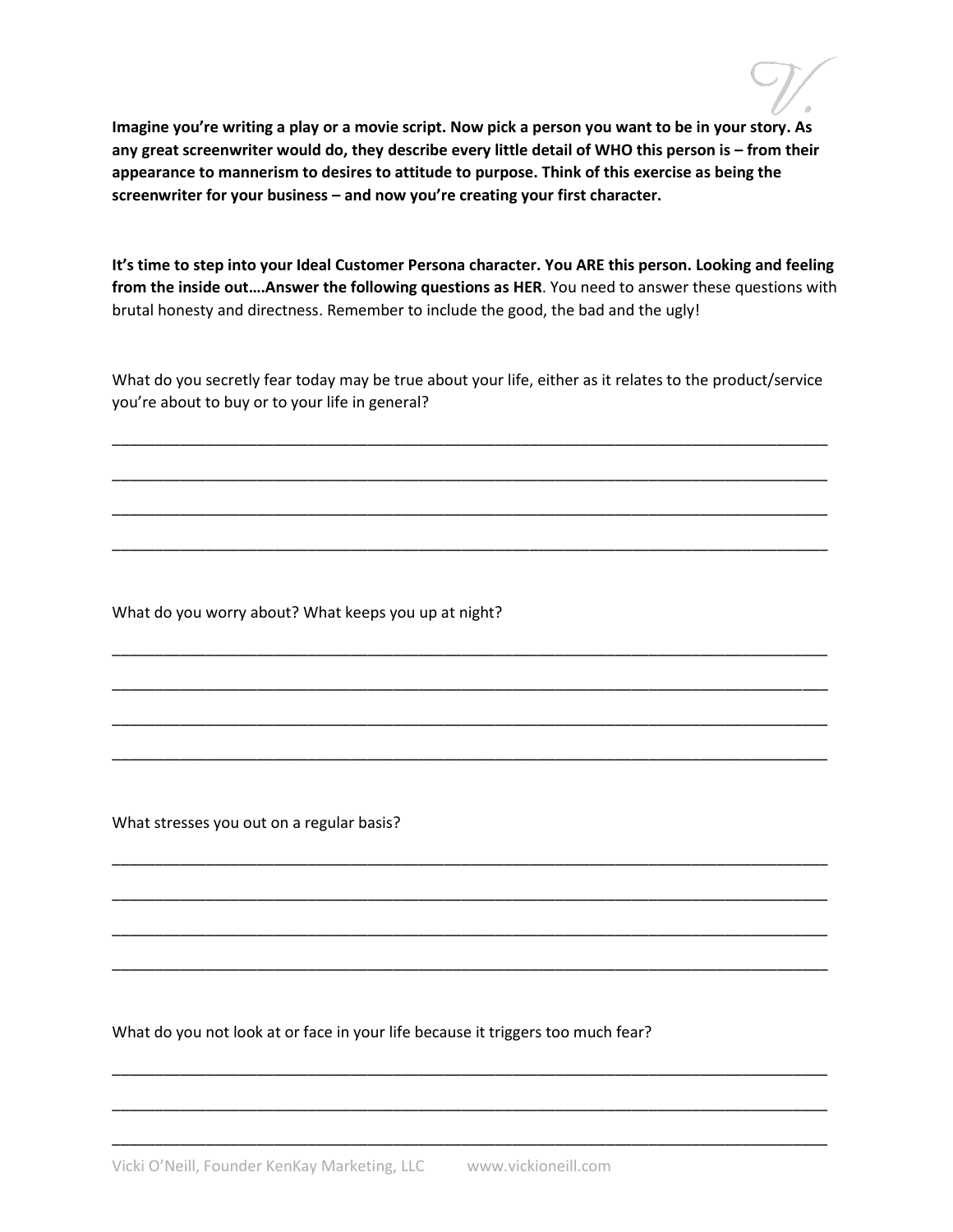What's the worst case scenario related to your life situation -- the one fear that keeps you up at night?\*

How do you fear others (close friends, family, spouse, clients) would react if they found out about your situation?\*

What do you fear might fail in your life if your situation continues or if it gets worse?\*

Where will you lose power, influence and control in your life if things don't change or if they get worse?\*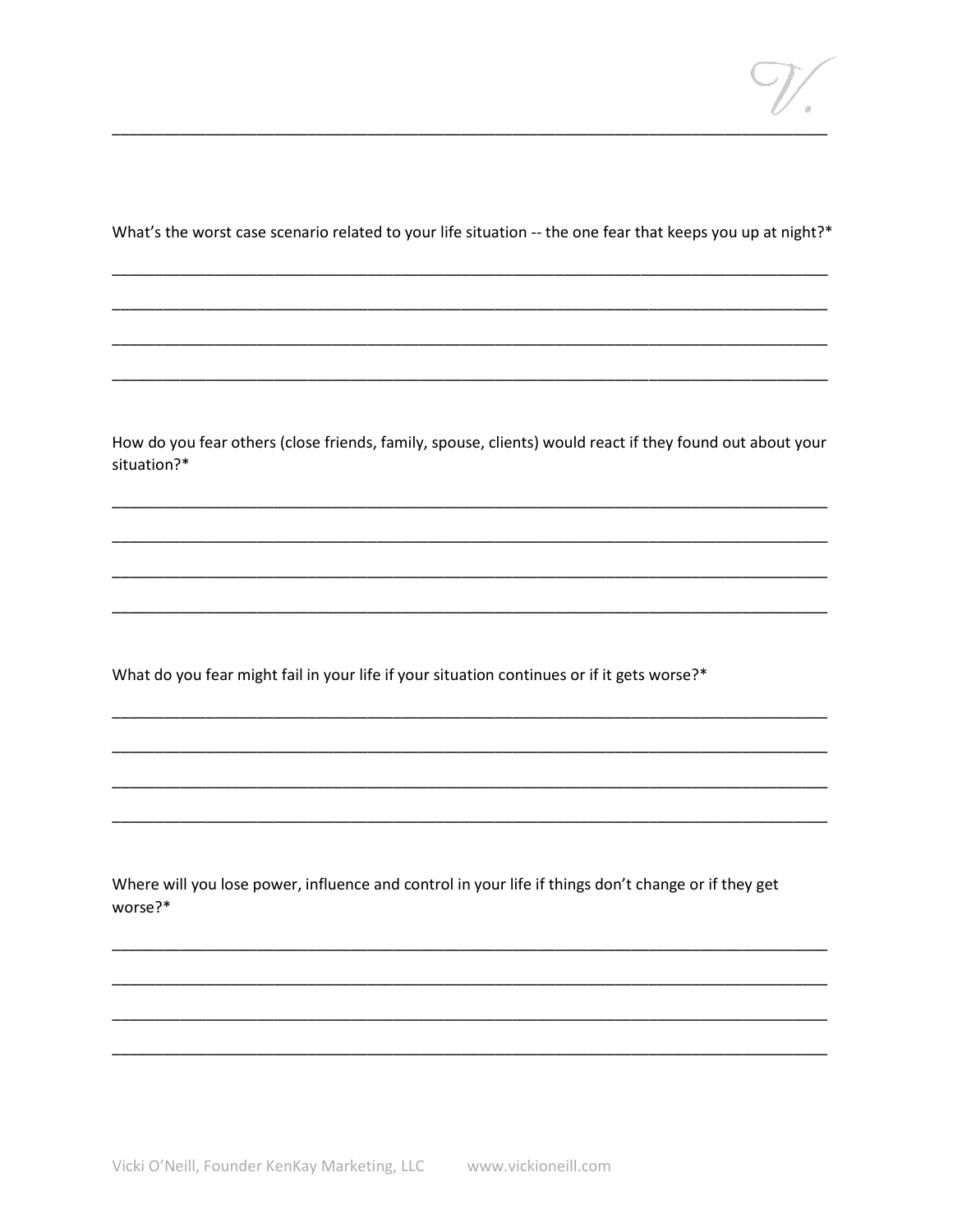If money were no object, what brand or kind of product/service would you buy to solve this problem?

What do you wish companies/brands/providers in this industry understood about you?

What's the OMG, I can't believe that exists "dream solution" that you'd pay almost anything for?

If this dream solution (product or service) could appear and unfold perfectly, how would that story go?

How will others respond to you if you get this situation fixed in an ideal way?\*